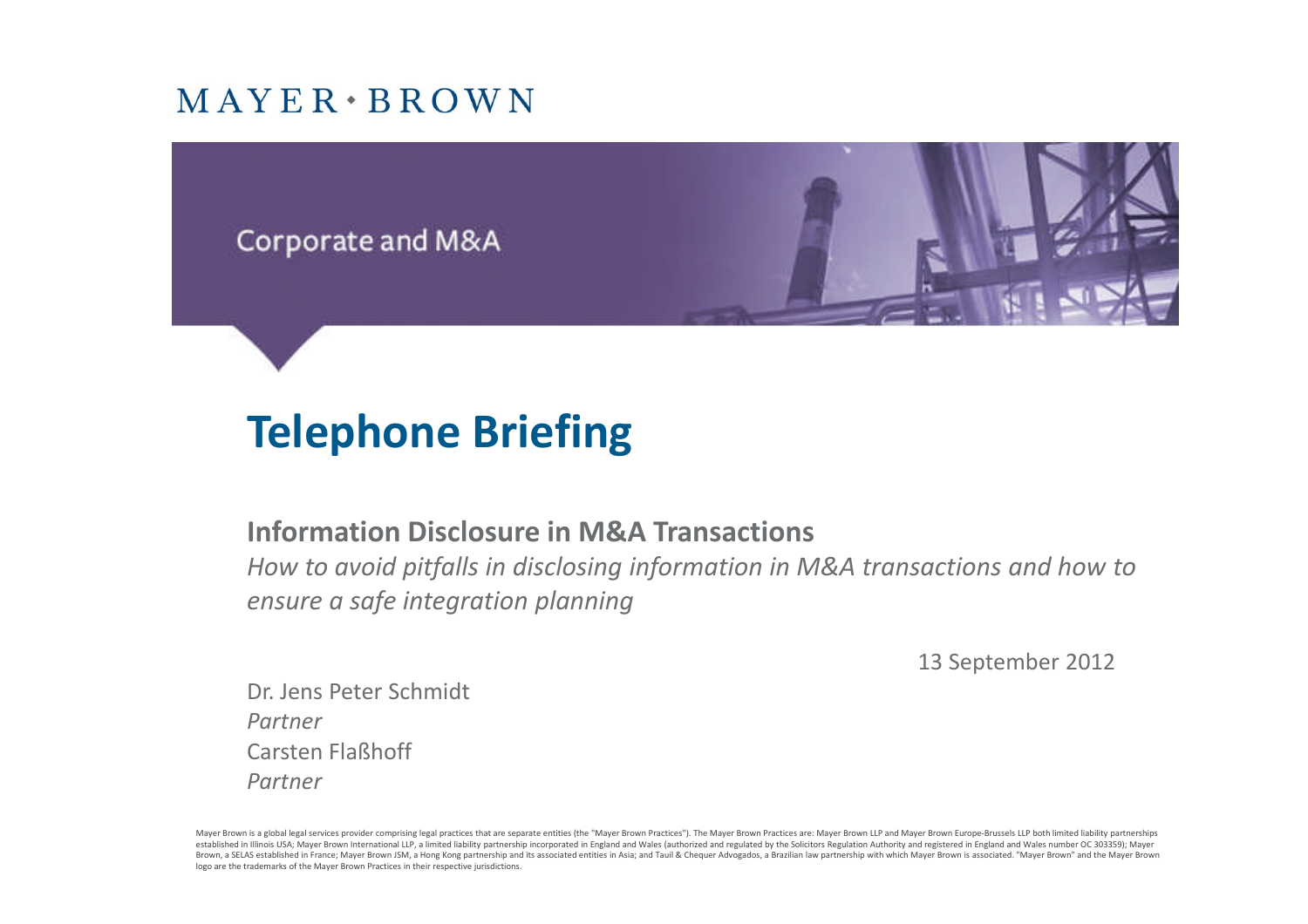## Introduction

Stages of M&A Transactions

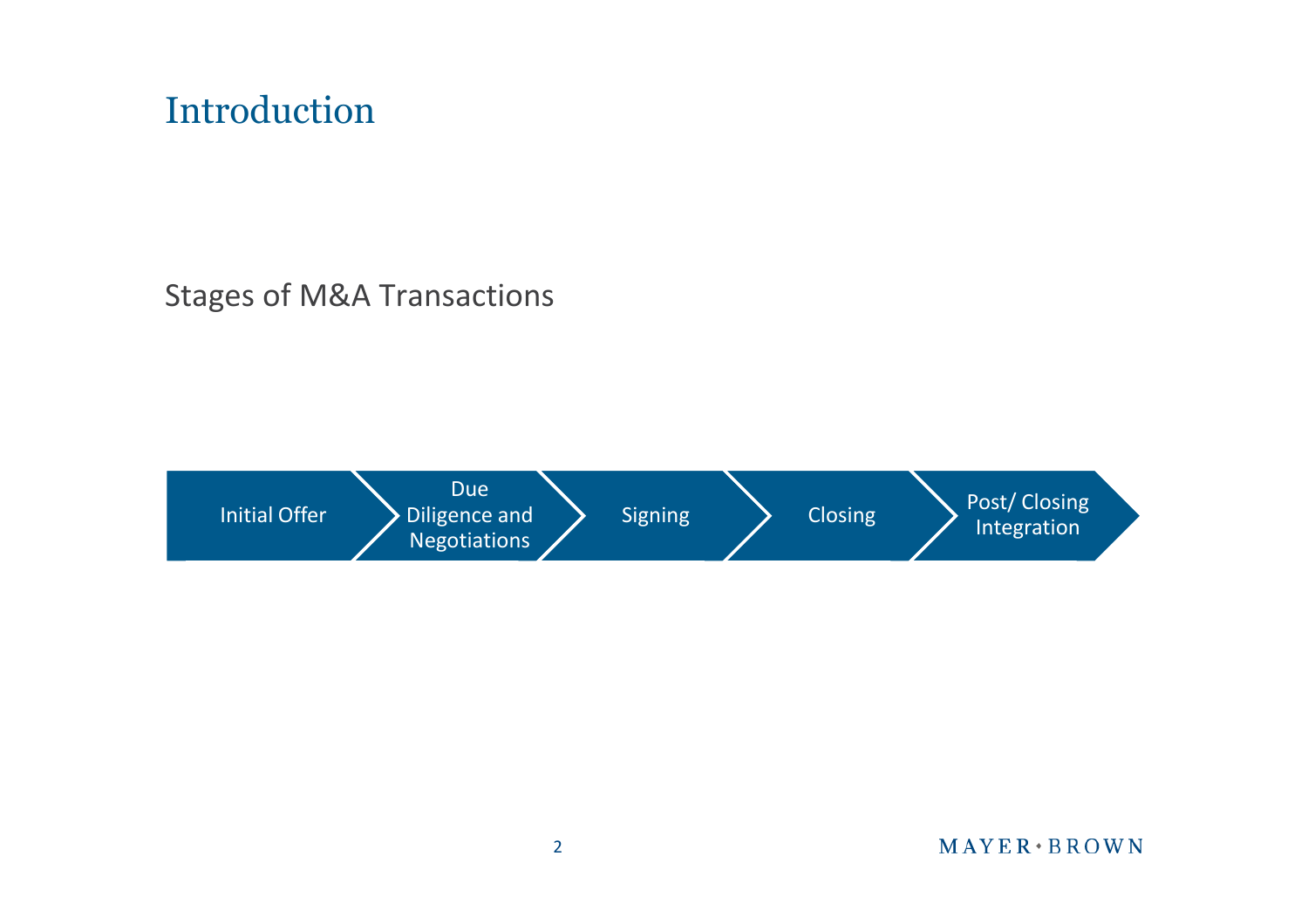## Problematic activities in the period prior to Signing

- Do not exchange the following strategic information in particular if purchaser and target/seller are competitors:
	- Prices (actual prices, planned prices, customer-specific prices, rebates etc.) and terms of sale
	- Individual costs and margins per product/product range/customer
	- Bidding and negotiations
	- Individual customers
	- Production quantity and capacity
	- Specific turnover data (by product and region/country)
	- Specific investments, investment plans, marketing plans, R&D activities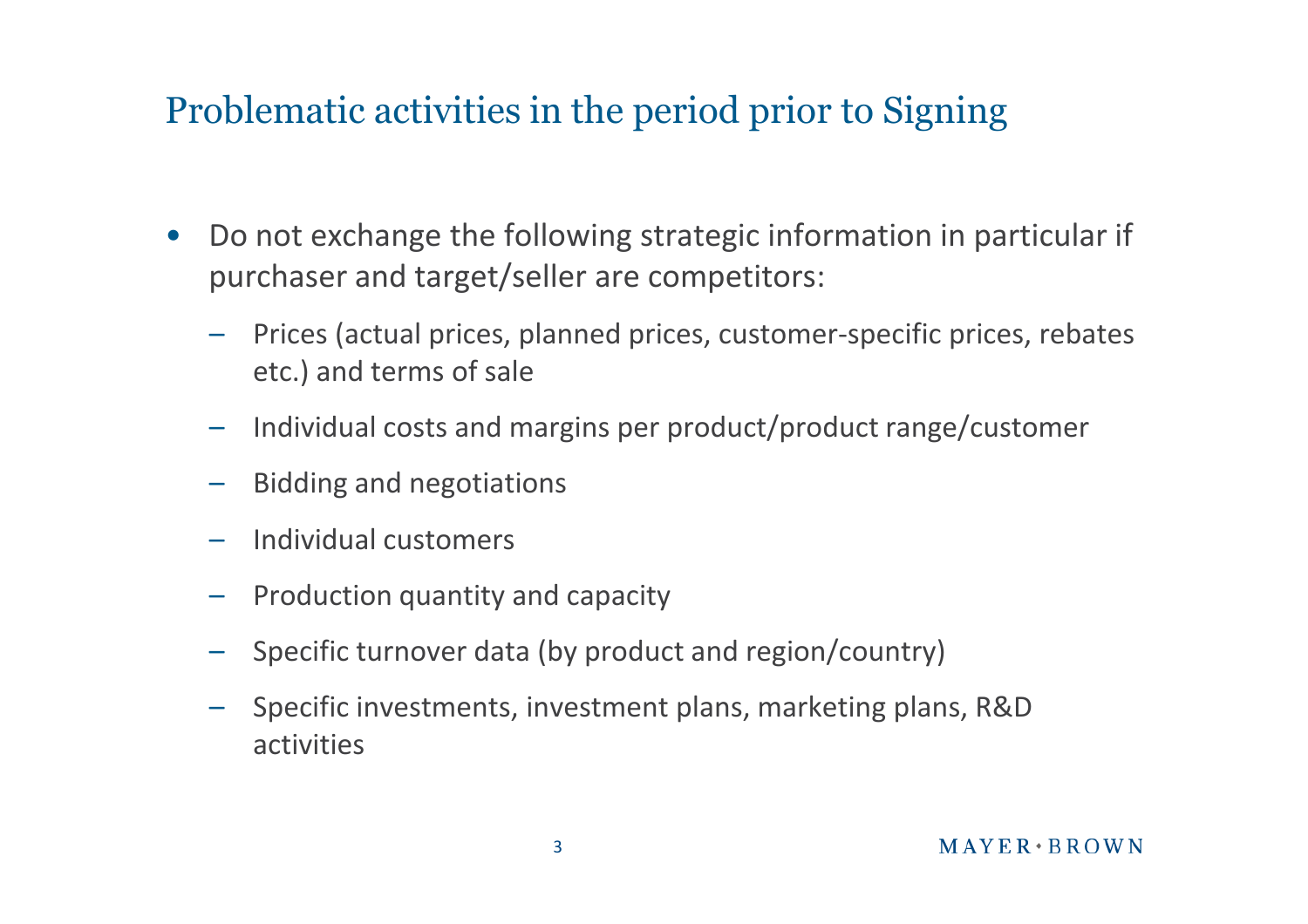## Solutions for safe disclosure

- Information is only provided in on an aggregated basis
- Data is anonymised
- "Black Box" with information which is only disclosed shortly before signing to final bidder
- Information is only provided to advisors which are subject to a special confidentiality undertaking , e.g. are only entitled to provide their clients with a risk analysis or summary of findings
- SPA is based on certain assumptions which are only reviewed post closing (or post signing) subject to a purchase price adjustment or rights of withdrawal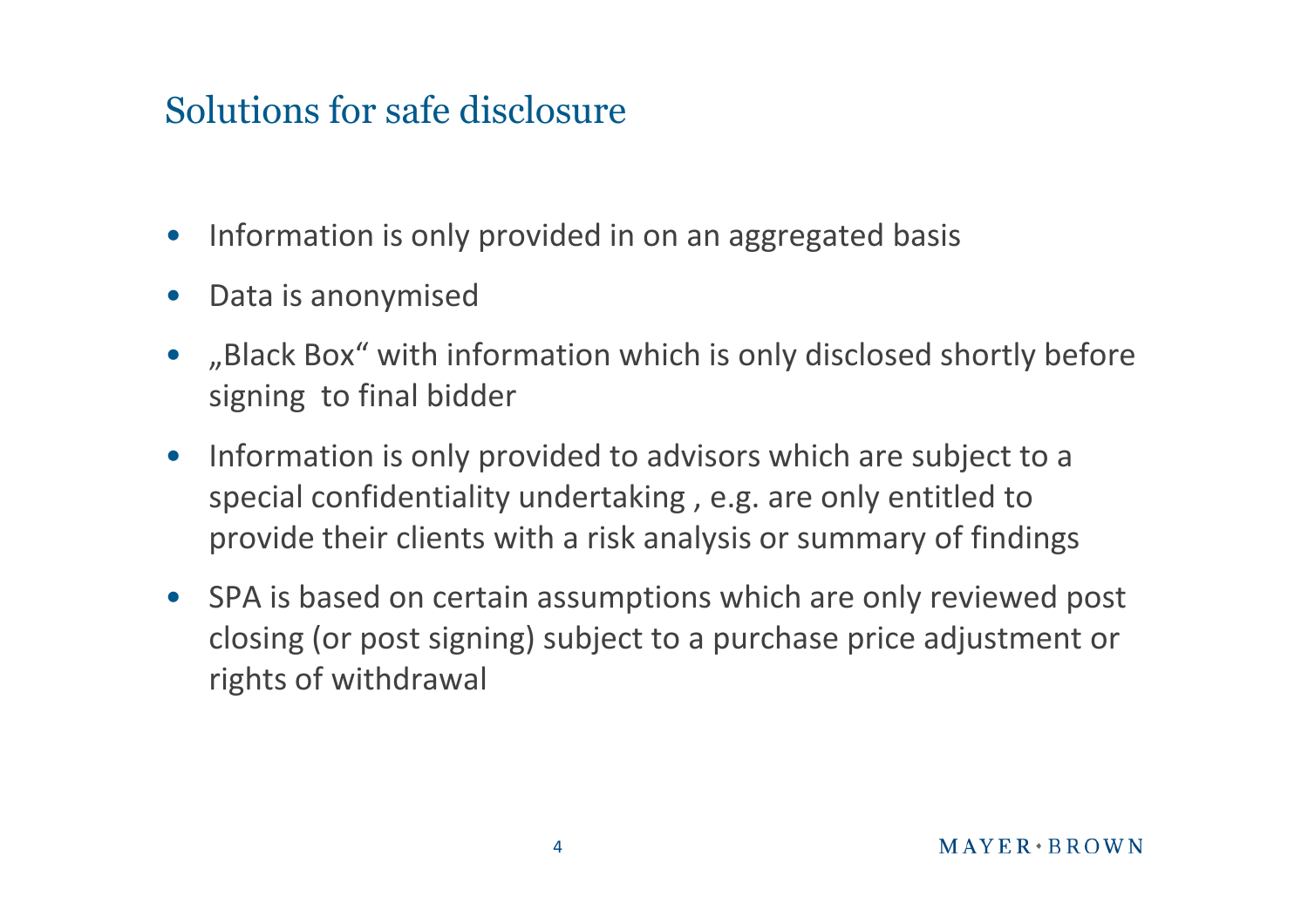## Merger Control

- Administrative control of external growth through mergers, acquisitions, joint ventures etc.
- Over 90 countries worldwide apply merger control rules
	- Evaluation of merger control notification requirements
	- Submitting and coordinating various notifications
	- Responding to various information and documents requests
- Most jurisdictions provide suspension effect: transactions must not be consummated prior to clearance
- Suspension effect always applies, not only in critical deals
- Infringement of prohibition to close has legal and financial risks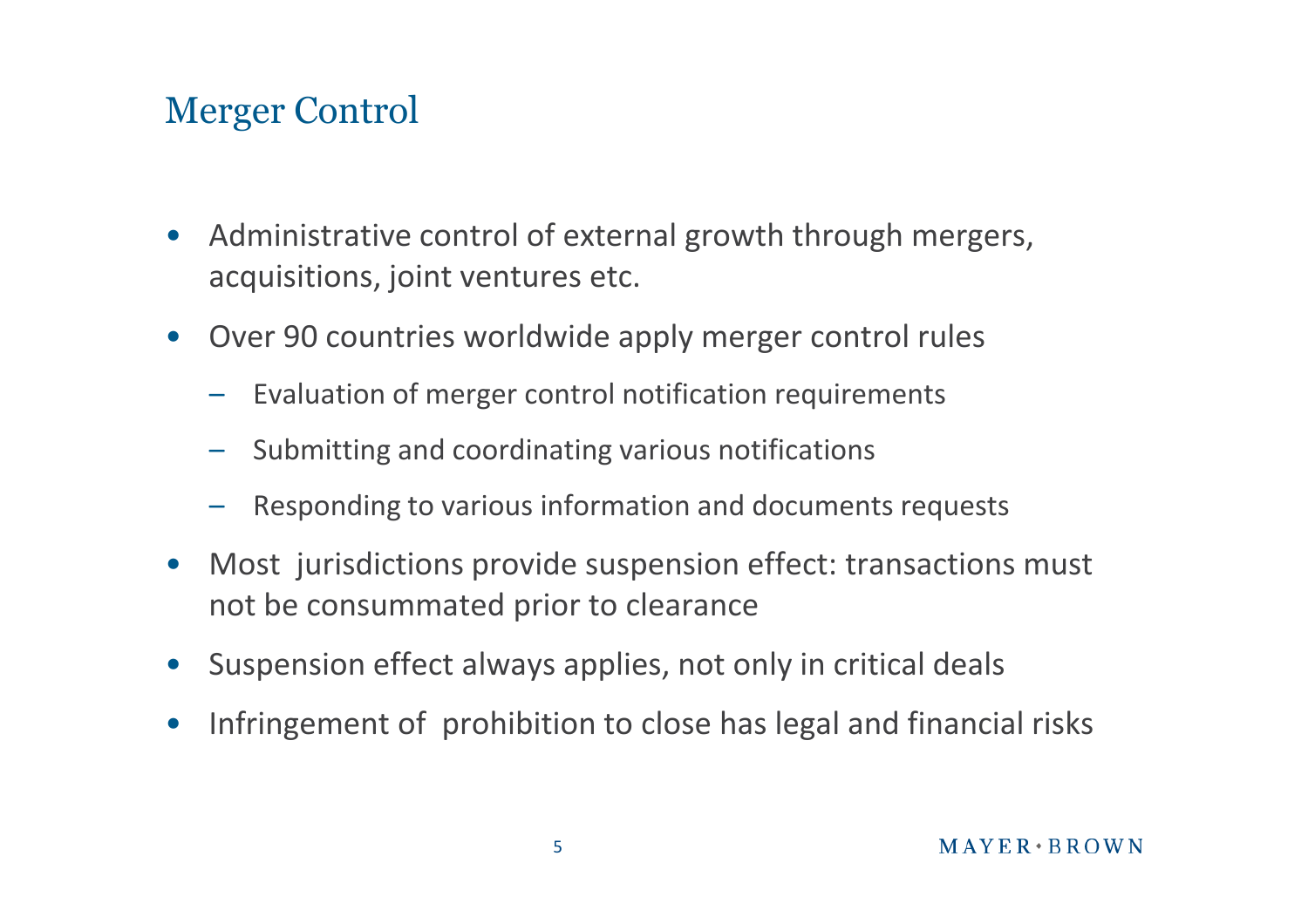### Prohibition to consummate

- Reflecting local rules, transaction agreements regularly provide that consummation is subject to merger control clearances by competent authorities (e.g. EU Commission, Bundeskartellamt, FTC/DOJ)
- How to behave during waiting period, *i.e.* until consummation?
	- Avoid inappropriate action vis-à-vis third parties (e.g. target, seller, customers, suppliers) which can amount to "gun jumping" with adverse consequences
	- Avoid inappropriate communiqués (external & internal), reports, studies, evaluations, presentations to senior management/ board/supervisory board which can lead antitrust authorities to wrong conclusions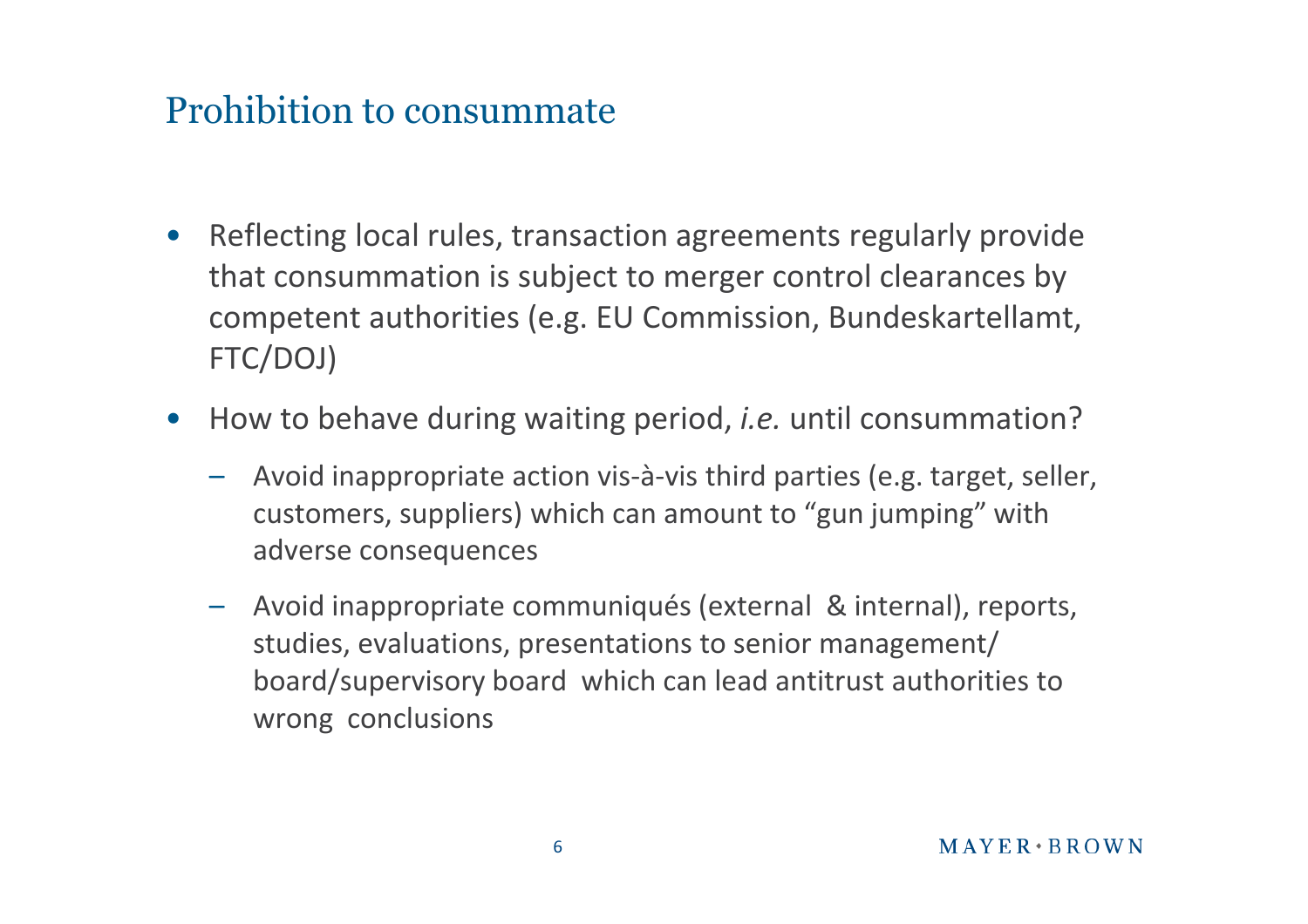## Gun Jumping

- Gun jumping typically means the premature control or influence over the target's business activities prior to closing
- Examples for premature control
	- Transfer of ownership of shares or assets
	- Appointment of members of senior management/supervisory board
	- Business activities of target are put under supervision or subject to approval of purchaser
- Examples for premature influence
	- Exchange of commercially strategic information
	- Coordination between purchaser and target (pricing, bidding etc.)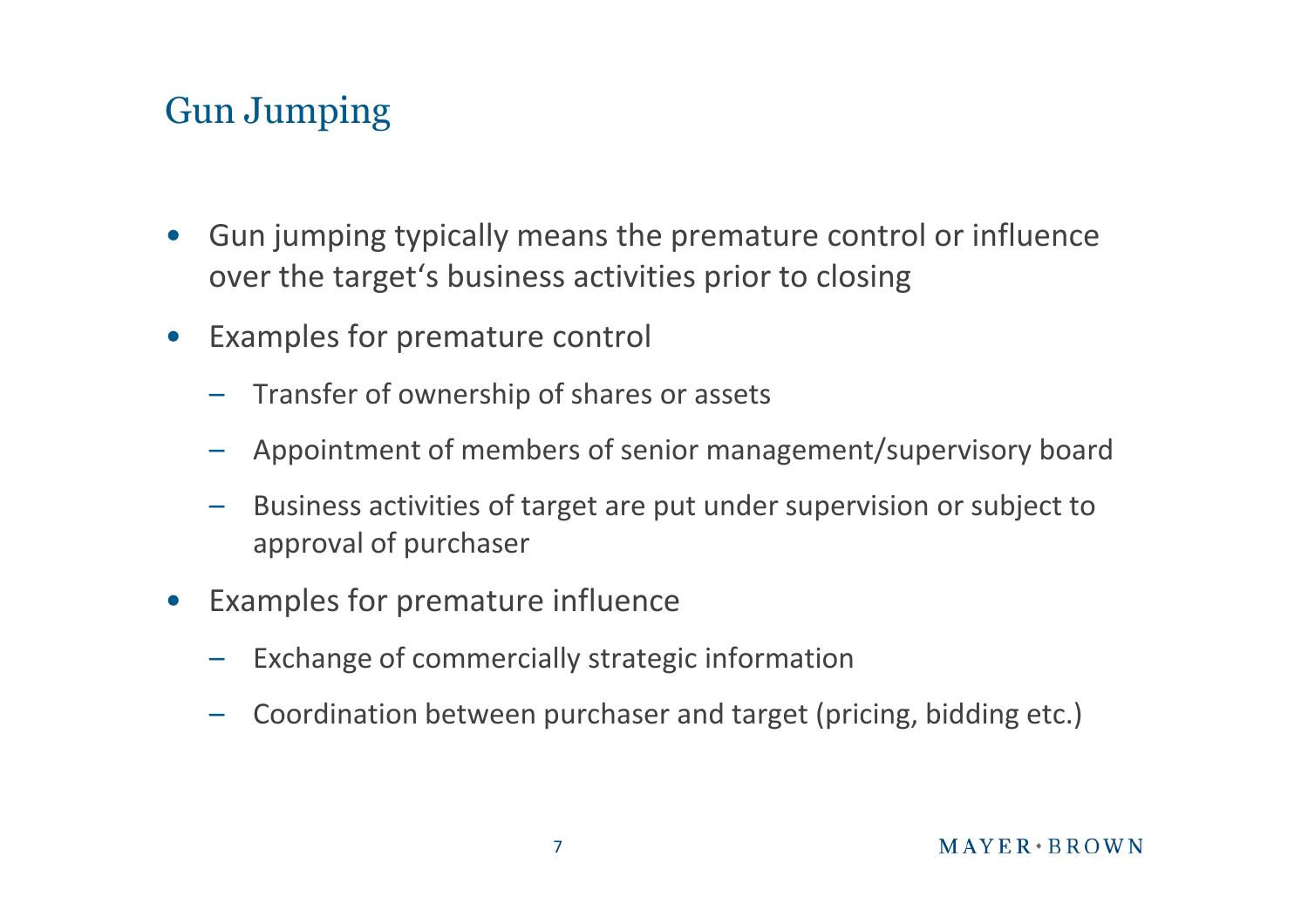## Examples for gun jumping

|                            |     |                                      |                  |                              |                       | Legal notice   What's new?   FAQ   About EUROPA   index   Search   Contact   Ted version |                                                                                                                                                                                                                                                                                                                                                                                                                                                                                                                                                                                                                                                                                                                                                                                                                                                                      |  |
|----------------------------|-----|--------------------------------------|------------------|------------------------------|-----------------------|------------------------------------------------------------------------------------------|----------------------------------------------------------------------------------------------------------------------------------------------------------------------------------------------------------------------------------------------------------------------------------------------------------------------------------------------------------------------------------------------------------------------------------------------------------------------------------------------------------------------------------------------------------------------------------------------------------------------------------------------------------------------------------------------------------------------------------------------------------------------------------------------------------------------------------------------------------------------|--|
| Europa                     |     |                                      |                  | <b>Press releases RAPID</b>  |                       |                                                                                          | English (en)                                                                                                                                                                                                                                                                                                                                                                                                                                                                                                                                                                                                                                                                                                                                                                                                                                                         |  |
|                            |     | EUROPA > Press Room > Press Releases |                  |                              |                       |                                                                                          |                                                                                                                                                                                                                                                                                                                                                                                                                                                                                                                                                                                                                                                                                                                                                                                                                                                                      |  |
|                            |     |                                      |                  |                              |                       |                                                                                          |                                                                                                                                                                                                                                                                                                                                                                                                                                                                                                                                                                                                                                                                                                                                                                                                                                                                      |  |
|                            |     |                                      |                  |                              |                       |                                                                                          |                                                                                                                                                                                                                                                                                                                                                                                                                                                                                                                                                                                                                                                                                                                                                                                                                                                                      |  |
| Login                      |     | Register                             |                  | Documentation                | About                 |                                                                                          |                                                                                                                                                                                                                                                                                                                                                                                                                                                                                                                                                                                                                                                                                                                                                                                                                                                                      |  |
|                            |     |                                      | Swarch           | <b>Midday Express</b><br>855 | Recent Press Releases | Select a topic                                                                           | $\sim$                                                                                                                                                                                                                                                                                                                                                                                                                                                                                                                                                                                                                                                                                                                                                                                                                                                               |  |
|                            |     |                                      |                  |                              |                       |                                                                                          | All C. Share                                                                                                                                                                                                                                                                                                                                                                                                                                                                                                                                                                                                                                                                                                                                                                                                                                                         |  |
|                            |     |                                      |                  |                              |                       |                                                                                          |                                                                                                                                                                                                                                                                                                                                                                                                                                                                                                                                                                                                                                                                                                                                                                                                                                                                      |  |
| Reference: IP/09/895<br>EN | FR. | DE<br>NL.                            | Date: 10/06/2009 |                              |                       |                                                                                          |                                                                                                                                                                                                                                                                                                                                                                                                                                                                                                                                                                                                                                                                                                                                                                                                                                                                      |  |
| <b>HTML:</b>               |     |                                      |                  |                              |                       |                                                                                          |                                                                                                                                                                                                                                                                                                                                                                                                                                                                                                                                                                                                                                                                                                                                                                                                                                                                      |  |
| EN<br>PDF:<br>DOC:<br>EM   | FR. | DE.<br>NL.<br>FR DE NU               |                  |                              |                       |                                                                                          |                                                                                                                                                                                                                                                                                                                                                                                                                                                                                                                                                                                                                                                                                                                                                                                                                                                                      |  |
|                            |     |                                      |                  |                              |                       |                                                                                          | IP/09/895                                                                                                                                                                                                                                                                                                                                                                                                                                                                                                                                                                                                                                                                                                                                                                                                                                                            |  |
|                            |     |                                      |                  |                              |                       |                                                                                          | Erussels, 10 th June 2009                                                                                                                                                                                                                                                                                                                                                                                                                                                                                                                                                                                                                                                                                                                                                                                                                                            |  |
|                            |     |                                      |                  |                              |                       |                                                                                          |                                                                                                                                                                                                                                                                                                                                                                                                                                                                                                                                                                                                                                                                                                                                                                                                                                                                      |  |
|                            |     |                                      |                  |                              |                       |                                                                                          | Mergers: Commission fines Electrabel 20 million euros for acquiring control of Compagnie                                                                                                                                                                                                                                                                                                                                                                                                                                                                                                                                                                                                                                                                                                                                                                             |  |
|                            |     |                                      |                  |                              |                       | Nationale du Rhône without prior Commission approval                                     |                                                                                                                                                                                                                                                                                                                                                                                                                                                                                                                                                                                                                                                                                                                                                                                                                                                                      |  |
|                            |     |                                      |                  |                              |                       |                                                                                          |                                                                                                                                                                                                                                                                                                                                                                                                                                                                                                                                                                                                                                                                                                                                                                                                                                                                      |  |
|                            |     |                                      |                  |                              |                       |                                                                                          | The European Commission has decided to impose a fine of 20 million euros on Electrabel, an electricity producer and retailer belonging to the<br>Suez Group (now GDF Suez) for acquiring control of Compagnie Nationale du Rhône (CNR), another electricity producer, without having<br>received prior approval under the EU Merger Regulation. The Commission concluded that the infringement lasted for a significant period and<br>that Electrabel should have been aware of its obligation to receive Commission approval before proceeding with the acquisition. The EU<br>Merger Requiation requires concentrations of a European dimension to be notified to the Commission before their implementation so that the<br>Commission can examine whether a concentration would significantly impede effective competition in the European Economic Area (EEA) or |  |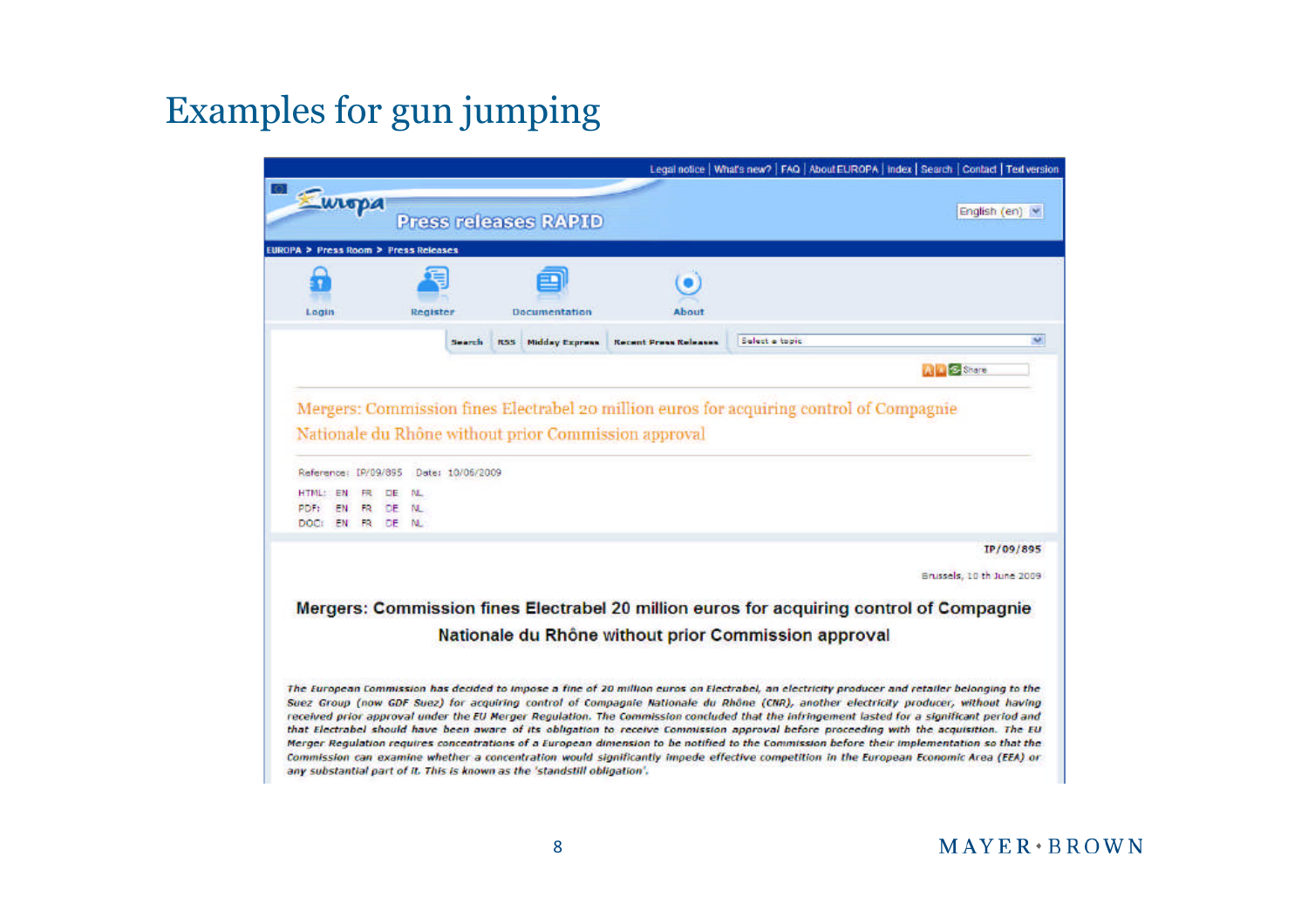## Sanctions for gun jumping

- Many jurisdictions sanction gun jumping as infringement of the prohibition to close prior to clearance
	- EU, Germany: fines up to 10 % of the worldwide turnover of the companies concerned
	- USA: USD 16.000 fine per day
- Gun jumping may amount to separate infringement of prohibition of anti-competitive agreements (Article 101 TFEU, Sect 1 Sherman Act)
	- E.g. price coordination among competitors prior to consummation
- Risk and level of sanctions are higher if purchaser and target are competitors
- Separate investigation of gun jumping costs money and resources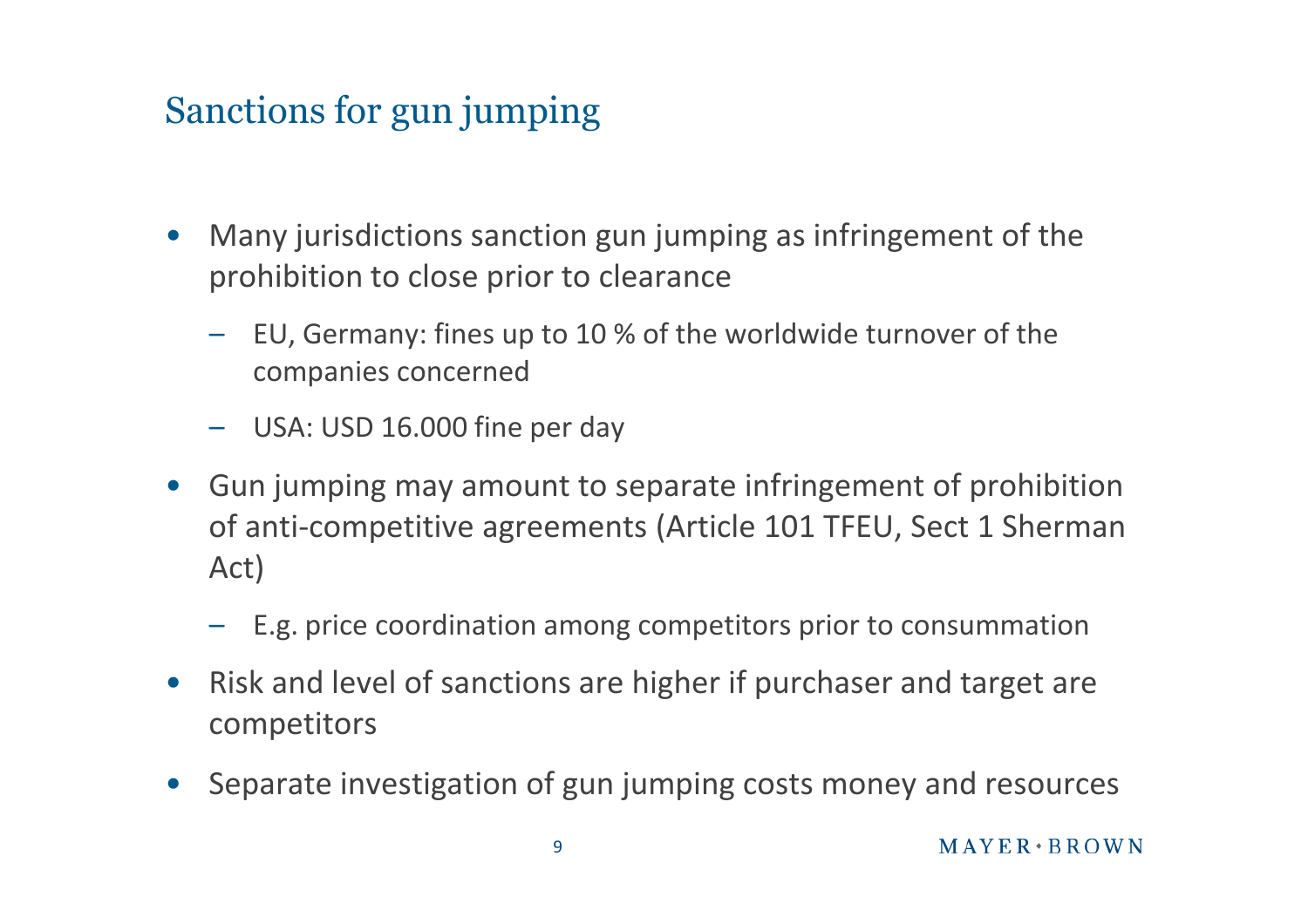## Remember!

- Companies are and remain independent until consummation has occurred
- Intention to "do a deal", analysis of potential target, management presentations, site visits, discussions and negotiations with seller and even signing of SPA/APA do not alter the fact that parties are and remain independent until consummation has occurred
- The deal may fail!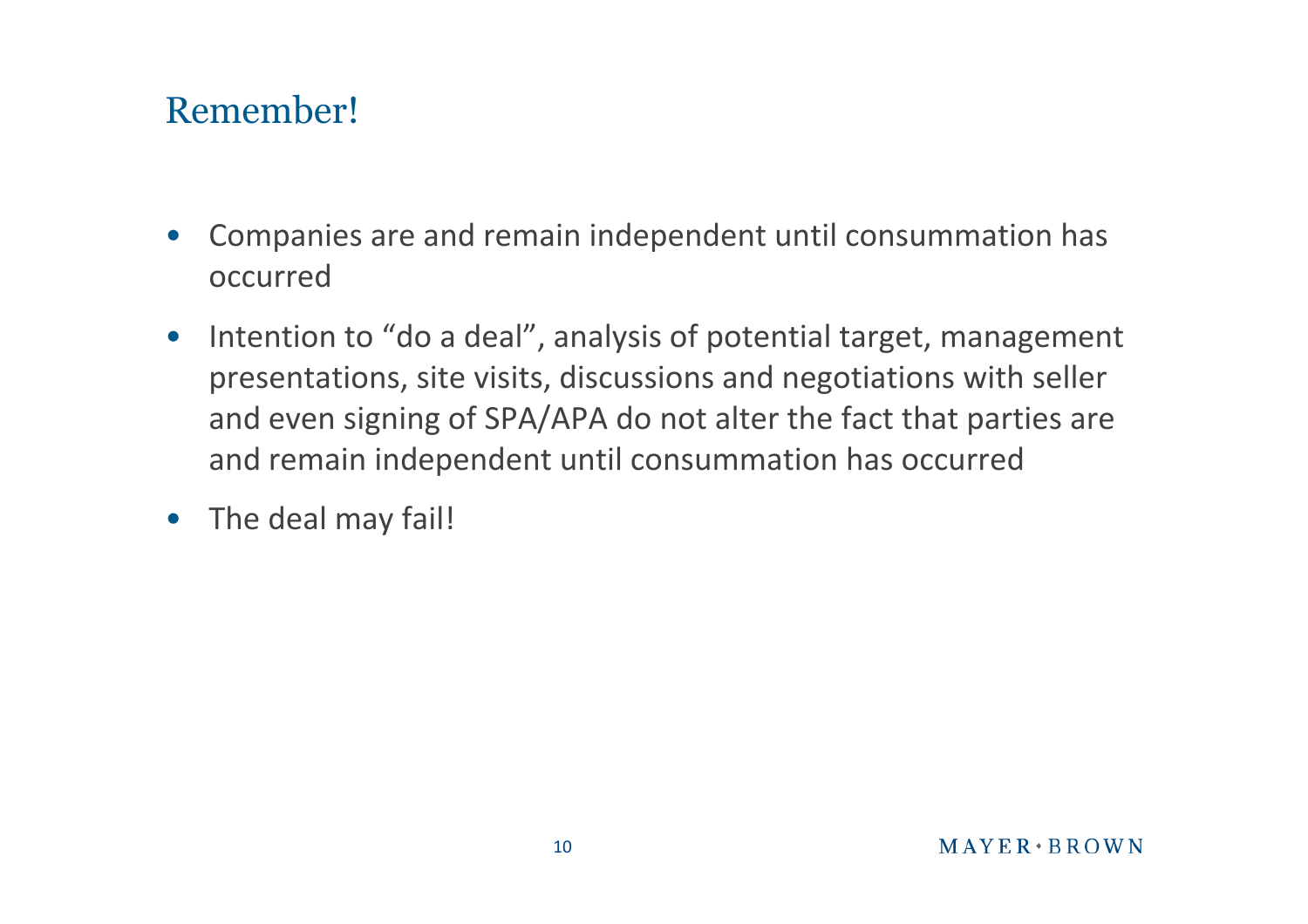## Problematic activities

- Do not exchange strategic information
- Do not consummate transaction transfer of ownership/beneficial ownership
- Do not integrate target
- Do not make business activities of target subject to purchaser's approval
- Do not cooperate with respect to prices, customers, output, longterm contracts, strategic planning of production and marketing
- Do not exchange strategic non-public information which is not indispensible for M&A negotiation process and signing
- Do not exchange strategic non-public information without safeguards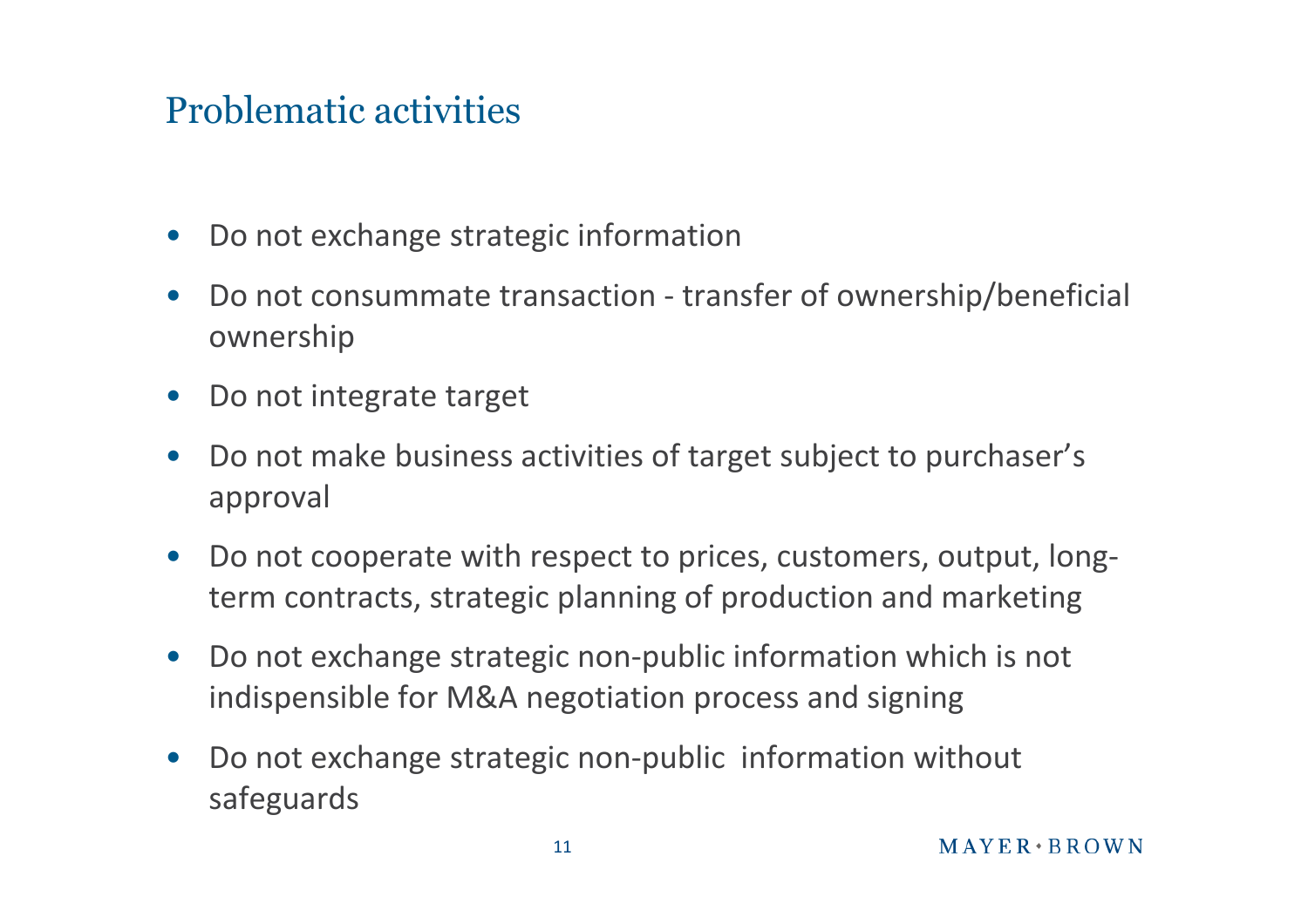## Unproblematic activities

- Analysis of all publicly available information (annual and quarterly reports, SEC reports, analyst conferences, etc.)
- Analysis of information memoranda
- Disclosure of information regarding corporate and "backoffice" organization, accounting, headcount, HR, tax, IT etc.
- Target's and seller's obligation not to materially change business, or to continue in the ordinary course of business
- Integration planning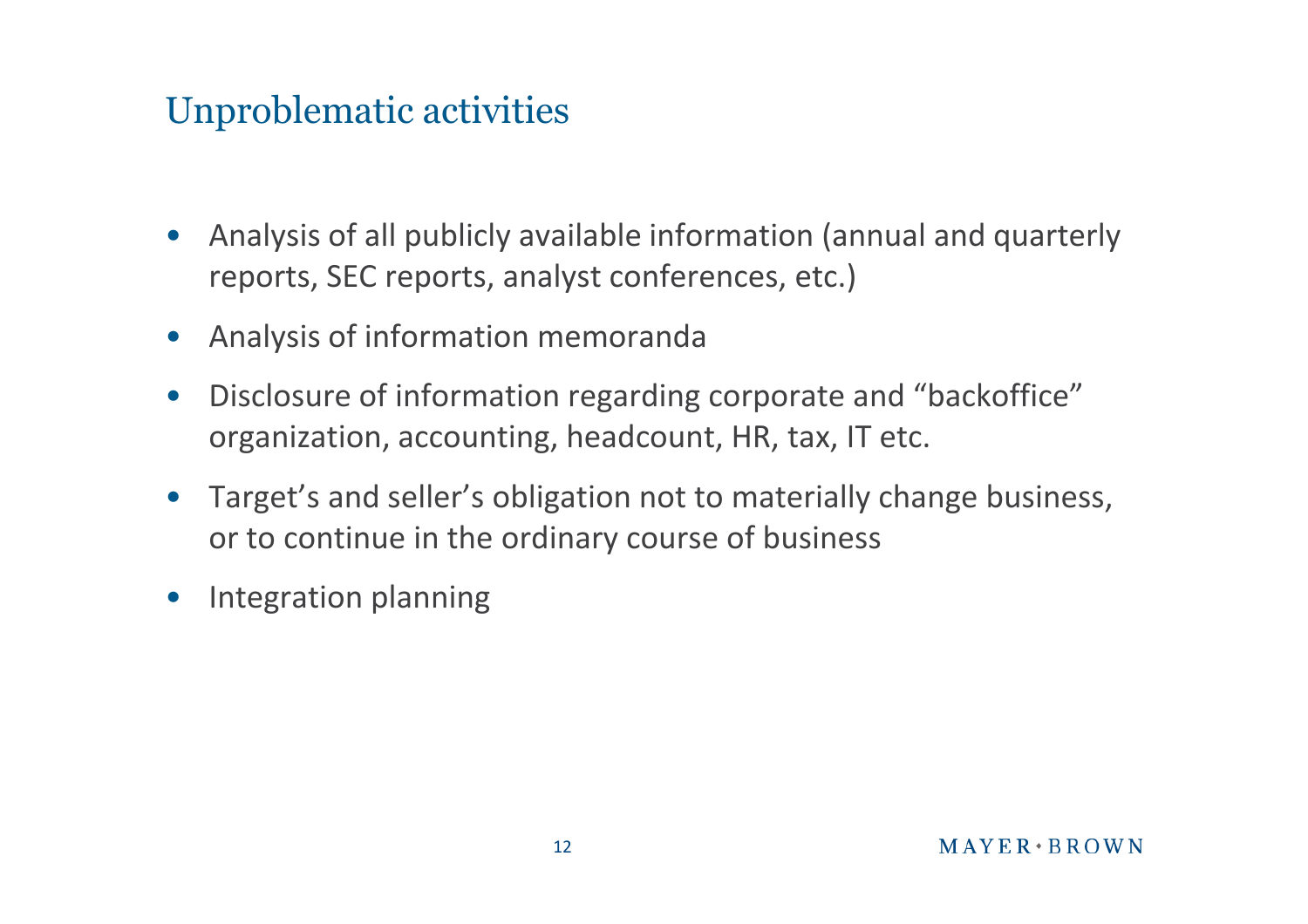## Solutions

- Conduct your business in the normal and ordinary course and independent from each other
- Behave as a competitor
- Define and follow a clear and written integration plan
- Define gradual integration plan dependent on transaction status
- Agree with seller/target on agenda meetings, site visits etc.  $$ approved by legal, and stick to agenda
- Do not exchange confidential strategic information, in particular when you are competitors or redact confidential information
- Conclude non-disclosure agreements and joint defense agreements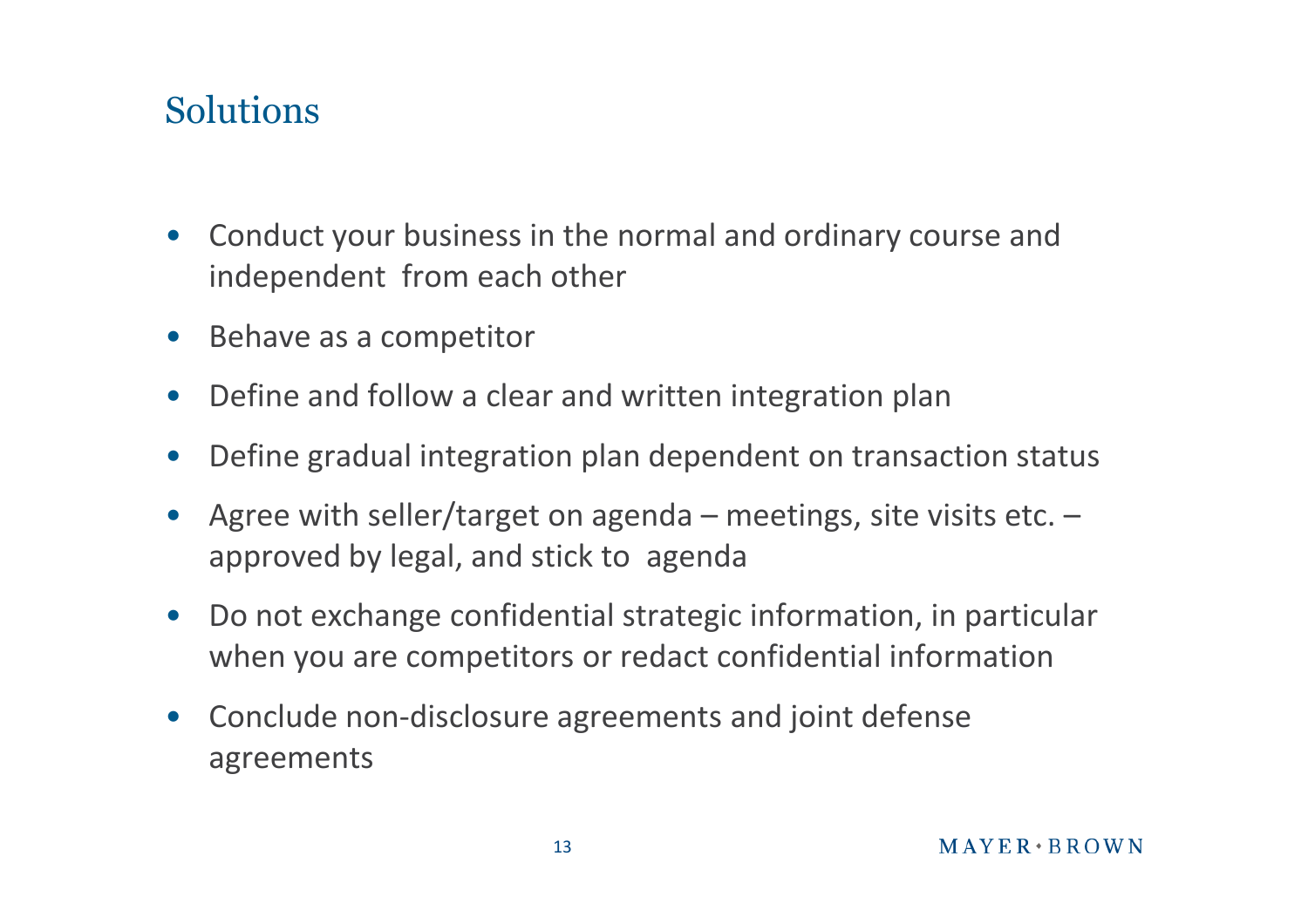## Solutions

- Set up a clean room which is open to external advisors and ideally not accessible to employees of purchase, production and in particular sales departments
- Cooling-off period
- Retaining external (financial/accounting/legal) advisors who evaluate confidential strategic information and provide aggregated results
- Ask antitrust counsel to attend meetings which may touch upon confidential strategic information
- **→ Plan integration but do not implement**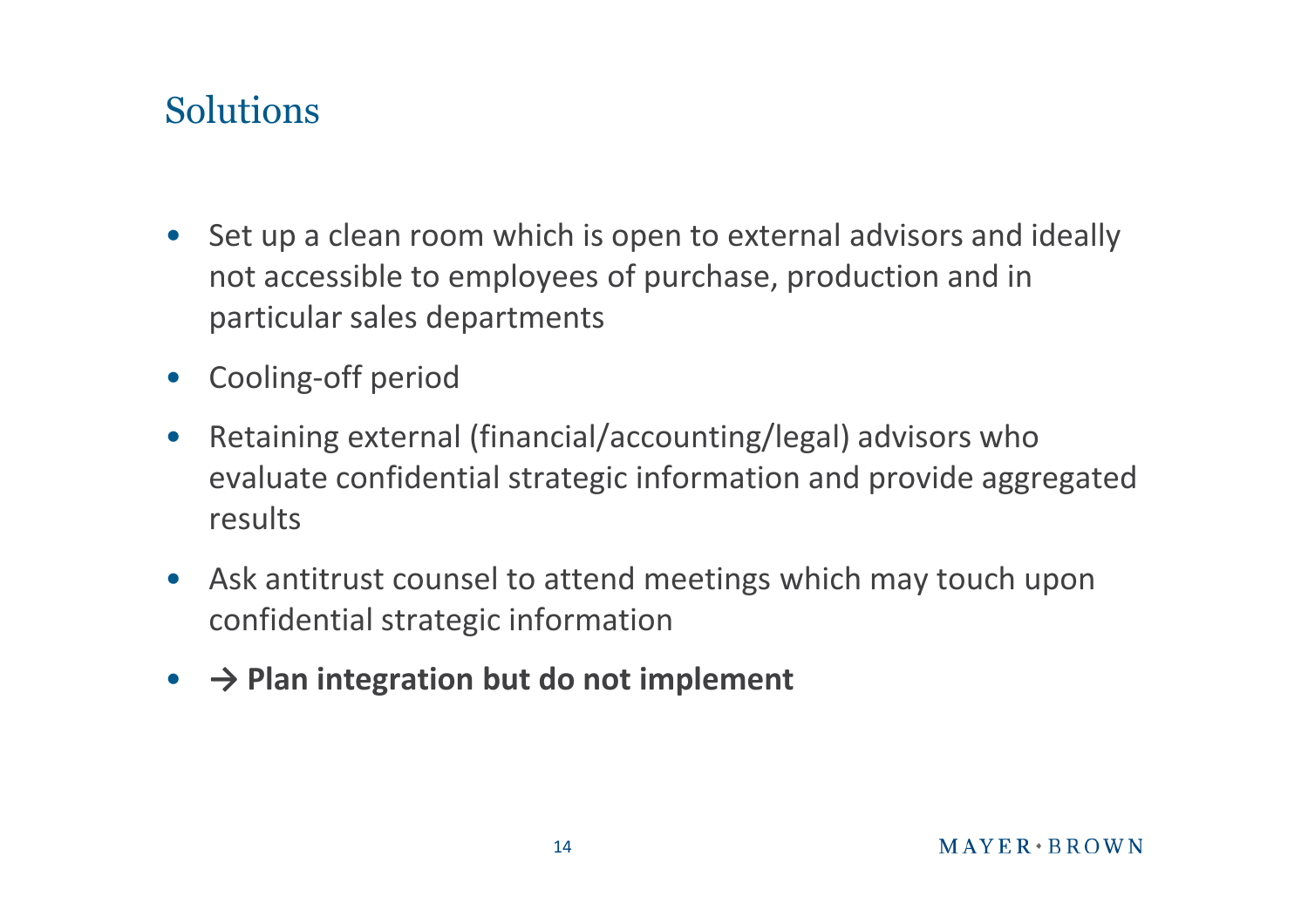## Communication

- Staff of antitrust authorities read and listen to communications issued by the merging parties
- During a merger control investigation, antitrust authorities may require the submission of external and internal analyses, reports, studies and respective documents prepared for the board of directors and supervisory board
	- Item 4(c) HSR documents
	- Section 5.4 EUMR documents
	- Article 11 EUMR request for information
- Make sure that your communication with respect to the transaction is not misleading
- Note the different scope of Legal Privilege in US and EU